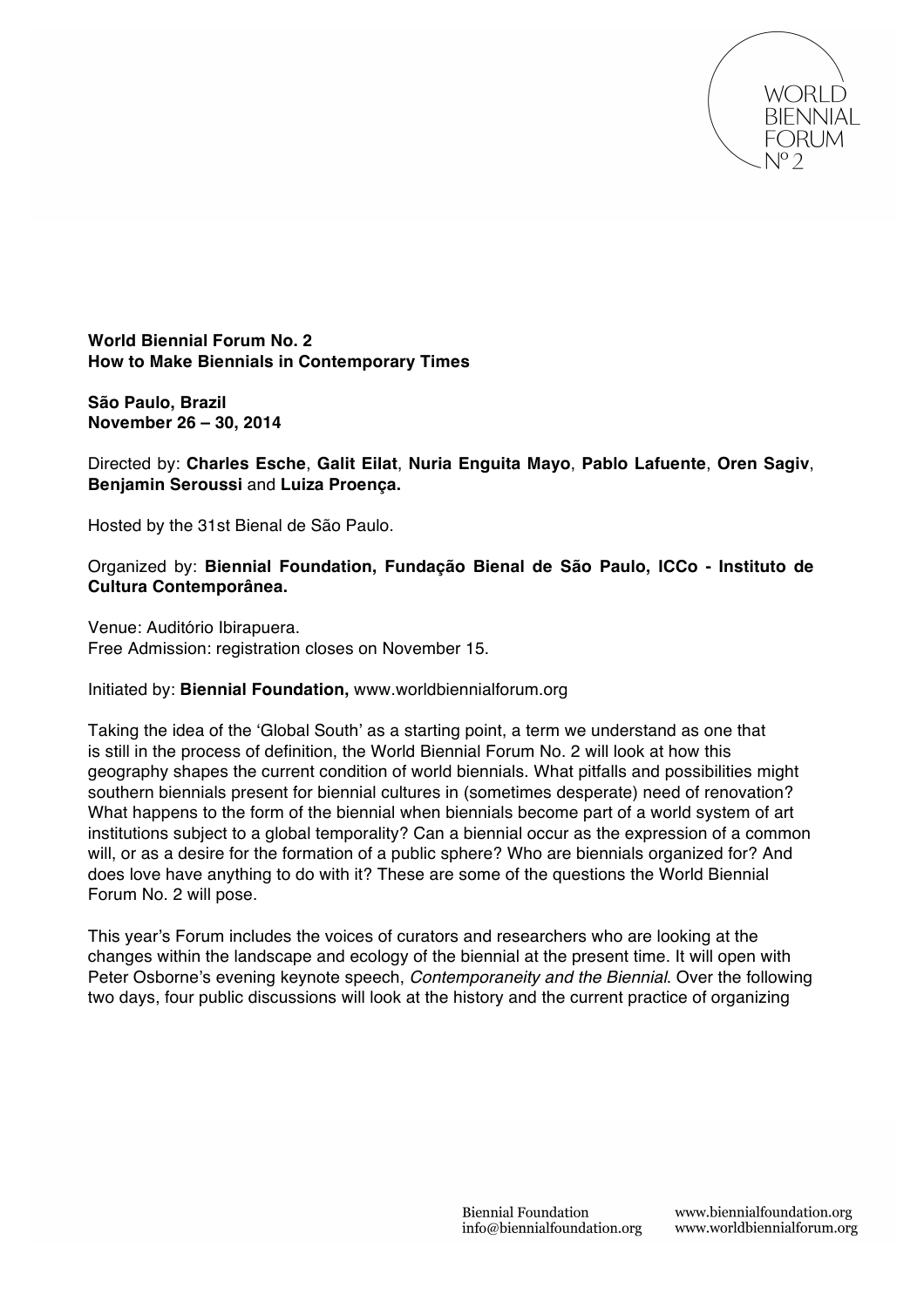

biennials within the Global South. Speakers and papers will focus on perennial events across the globe, from Ecuador, Greece and Turkey, to Benin, Brazil, Indonesia and Senegal.

The first day's sessions will focus on how biennial histories are accounted for and preserved. *Once Again, as If for the First Time* will look at biennial institutions as a whole, discussing how they both reproduce themselves and radically change over time. *Works and Their Changing Places* will discuss particular artworks and their appearance in different biennial contexts. The second day will look broadly at the question of how a public is constructed through biennials, while considering the different criteria for what a public is. To this end, *No More Imagined Communities* will focus on the emergence of new biennials in the Global South, while *Popularity without Populism* will look at specific public and educational ambitions.

On both days of the World Biennial Forum No.2, Workshops on Biennial Practice will take place, moderated by the artistic directors. In these workshops, practitioners engaged with biennial politics will discuss issues closely related to the World Biennial Forum No. 2's wider aims: to question and provoke the concept of the biennial while attempting to construct new exhibition (hi)stories. The overall intention is to stimulate new thought on what the potential of the biennial is in contemporary times.

## **Program:**

Opening and keynote address: November 26. Public discussions / Professional workshops: November 27 and 28. Visit to 31st Bienal de São Paulo with an introduction by the artistic directors: November 29. Visit to other venues in São Paulo: November 30.

Guest of Honor: **Ivo Mesquita.**

Speakers in the public discussions: **Moacir dos Anjos, Ana Paula Cohen, Fabio Cypriano, Övül Durmusoglu, Reem Fadda, Marina Fokidis, Anthony Gardner, Martin Grossmann, Cayo Honorato, Anne Szefer Karlsen, Ana Gonçalves Magalhães, Ivo Mesquita, Manuela Moscoso, Fernando Oliva, Peter Osborne, Elvira Dyangani Ose, Lucy Steeds**, and **David**